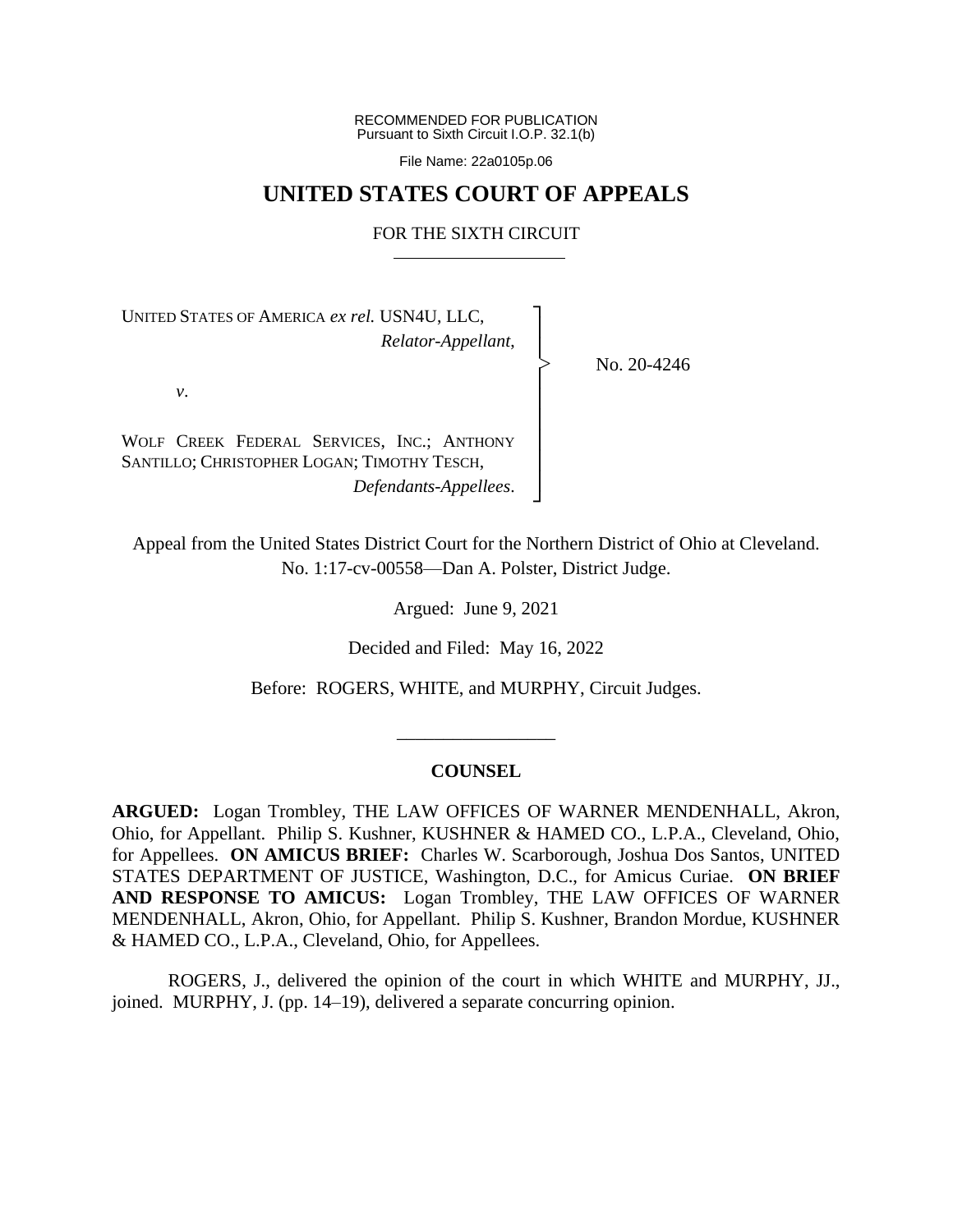# **OPINION** \_\_\_\_\_\_\_\_\_\_\_\_\_\_\_\_\_

\_\_\_\_\_\_\_\_\_\_\_\_\_\_\_\_\_

ROGERS, Circuit Judge. In this *qui tam* action under the False Claims Act, relator USN4U alleges that Wolf Creek Federal Services and several of its employees submitted falsely inflated project estimates to the National Aeronautics and Space Administration (NASA) for facilities maintenance projects to be performed by Wolf Creek, resulting in the negotiation of fraudulently induced, exorbitant contract prices. Relying in part on NASA's subsequent decision to pay the invoices and continue to contract with Wolf Creek, and on the Government's decision not to intervene in USN4U's claim, the district court dismissed the suit for failure to allege that Wolf Creek's work order proposals were materially false or caused NASA to pay the allegedly exorbitant prices. USN4U's amended complaint, however, adequately alleged fraud, notwithstanding NASA's later contractual decisions and the fact that the Government declined to intervene.

Wolf Creek is a federal contractor that, among other things, provides facilities management and maintenance services. In September 2013, NASA awarded Wolf Creek a contract to operate and maintain the facilities at the NASA Glenn Research Center. The alleged false claims in this case occurred under the indefinite-delivery-indefinite-quantity ("IDIQ") portion of the contract. The IDIQ portion of the contract allows NASA to approve specific projects for Wolf Creek to perform on a firm-fixed-price basis. Under this process, NASA receives a work request from a NASA employee and assigns the work request to the appropriate contract. If Wolf Creek is chosen to complete the project, the computerized maintenance management system produces a work order, which is a formal document directing Wolf Creek to perform the tasks in the work request. After Wolf Creek receives a work order, it writes a proposal that includes the schedule of the project and the total cost of labor and materials. NASA then reviews the proposal and is able to negotiate a final price and schedule before awarding the firm-fixed-price contract. A firm-fixed-price contract is based on "a price that is not subject to any adjustment on the basis of the contractor's cost experience in performing the contract." 48 C.F.R. § 16.202-1. Once the final price is agreed upon, Wolf Creek can begin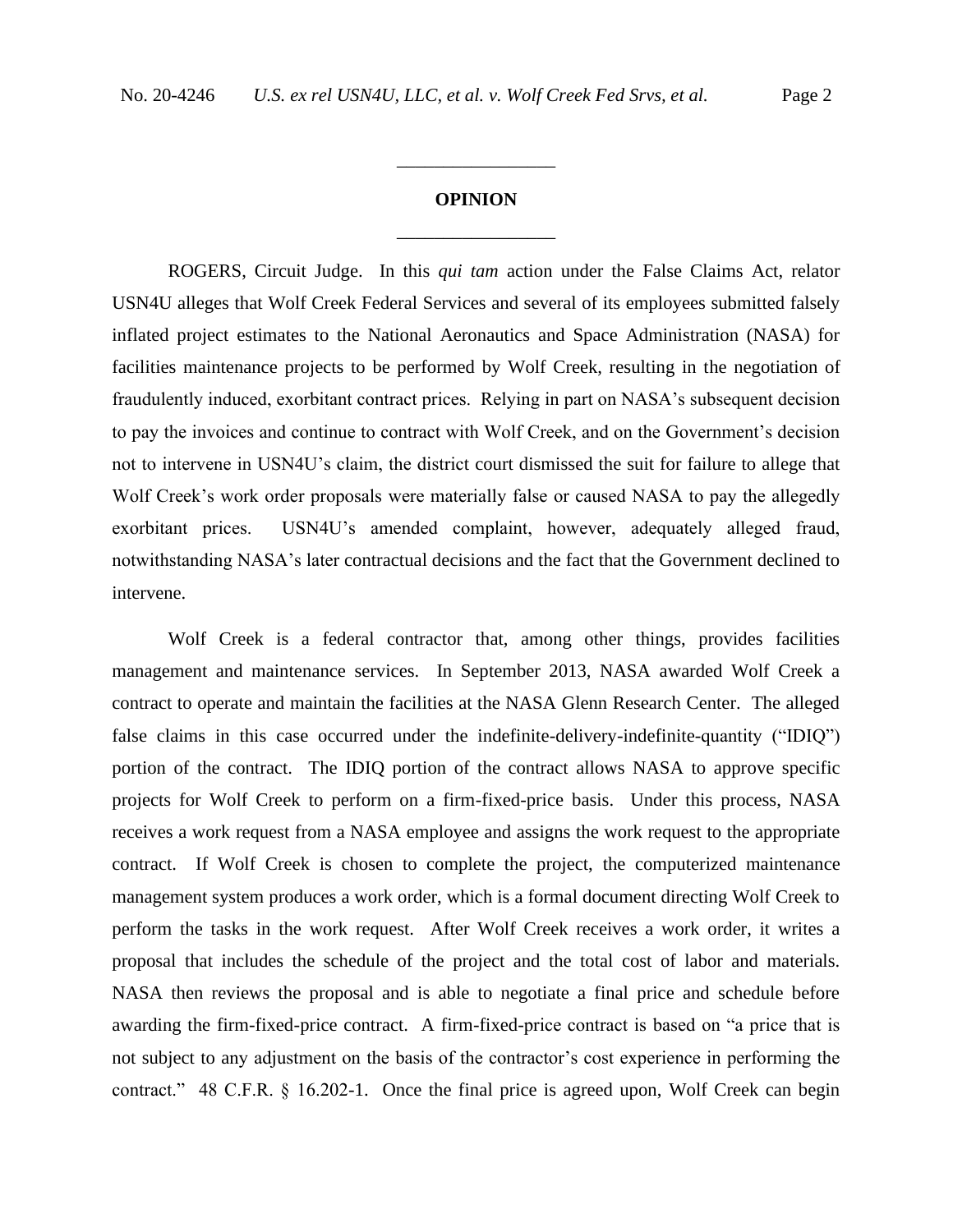performing the requested task, and—with limited exceptions—it must ensure that all invoices sent to NASA match the agreed-upon final price.

An individual who suspected Wolf Creek of wrongdoing created the limited liability company USN4U "to protect his identity from retaliation from Wolf Creek management or union employees." USN4U alleges that Wolf Creek employees falsely inflated labor cost estimates in proposals sent to NASA, and that NASA "agreed to the falsified firm-fixed price for the work order relying on the inflated estimated labor hours." Wolf Creek then sent NASA invoices for the falsely inflated amount, so USN4U alleges that "[t]he Government paid Wolf Creek and its union employees for labor not actually performed." USN4U describes several specific projects that it alleges are representative examples of the fraudulent scheme. First, USN4U alleges that NASA awarded Wolf Creek a \$10,857 contract to renovate a lab based on falsified labor estimates of 80 carpenter hours, 20 HVAC mechanic hours, and 16 plumber hours. USN4U claims that the lab renovation required only 7 carpenter hours, 6 HVAC mechanic hours, and no plumber work at all. Second, USN4U asserts that NASA awarded Wolf Creek a \$22,964 contract to renovate the hallways of a building. Wolf Creek stated that the project would take 150 carpenter hours and 150 painter overtime hours. According to USN4U, however, this was a relatively straightforward project that involved removing and replacing room number signs and painting two floors' hallways, requiring only a fraction of the estimated labor hours. Third, USN4U alleges that Wolf Creek vastly overstated the labor hours required to paint several rooms. For example, Wolf Creek estimated a labor cost of \$9,964 for a painting job that USN4U claims would typically be completed for a labor cost of \$152. Fourth, USN4U cites two plumbing jobs—"[c]onnecting a new sink to water lines" and "[i]nstalling a copper line into a room"—that it asserts would each require "less than a day of work for one plumber." Wolf Creek, however, told NASA that the plumbing jobs would require \$9,940 and \$12,043 in labor costs, respectively.

USN4U asserts that Wolf Creek had a deliberate process for carrying out the fraudulent scheme. When Wolf Creek performed NASA projects, work group leads allegedly instructed certain "participating union employee[s]" to falsely report their labor hours to "justify the inflated [labor] estimate." The software used to track labor hours "has no mechanism to verify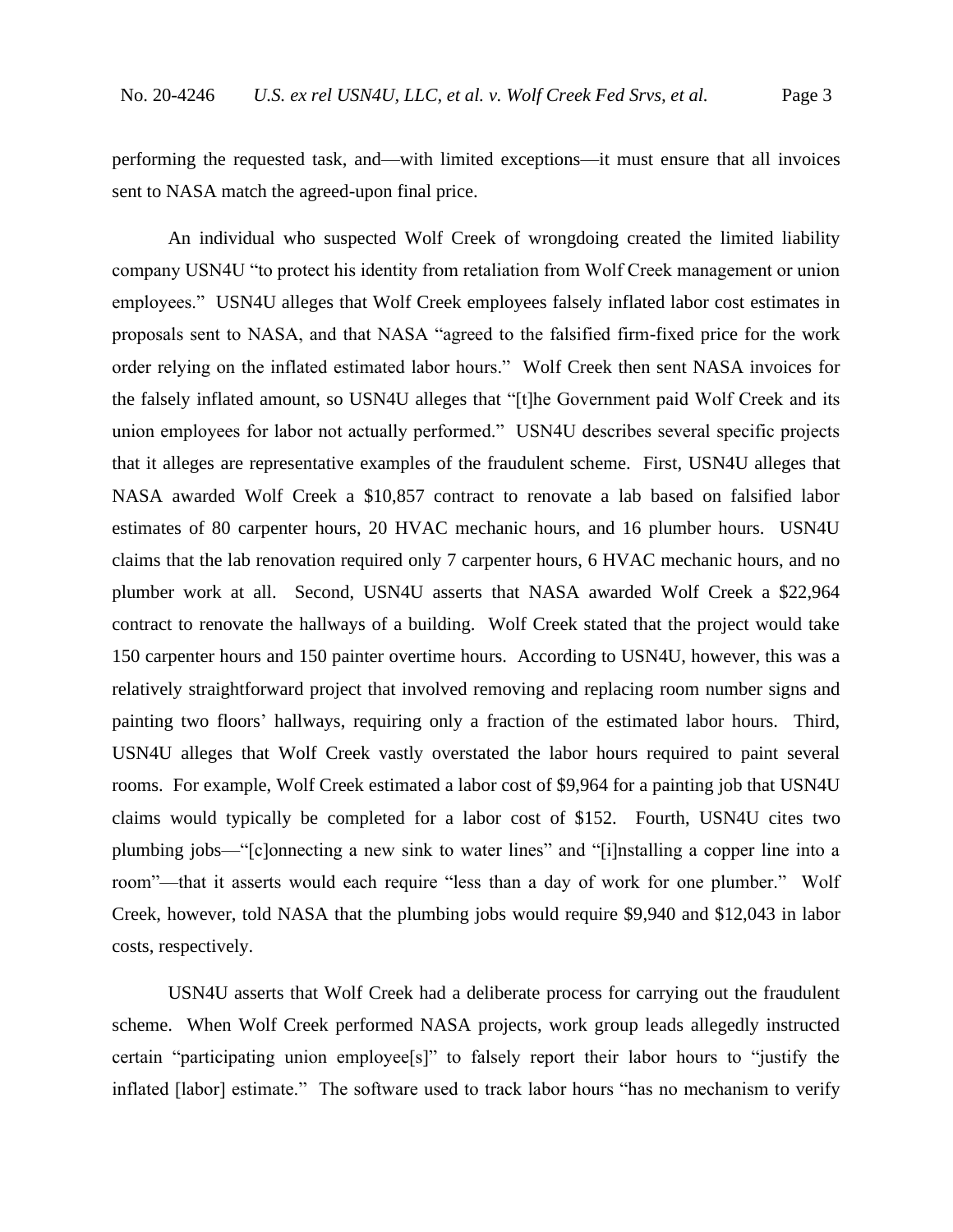whether an employee worked on a work order, or even showed up for work," and work group leads did not have to verify the labor hours reported by their subordinates. USN4U identifies several Wolf Creek employees who were allegedly active members of the fraudulent scheme: Timothy Tesch and Christopher Logan, who served as project managers at various times during the contract's execution; and Anthony Santillo, a work group lead for the carpentry department. USN4U also alleges that about one third of union employees in the carpentry, electrical, security systems, HVAC, and plumbing departments participated in the scheme by falsely reporting labor hours in the software system and receiving higher wages as a result. Tesch and Logan allegedly "had a financial incentive to deliberately ignore the fraud scheme" because Wolf Creek received management fees equal to ten percent of the labor costs for each project. USN4U claims that the scheme also benefited Logan's sons, who were union employees at Wolf Creek despite their lack of required qualifications. According to USN4U, Santillo and the complicit union employees "protect Logan's sons in the union in exchange for Logan's deliberate ignorance of the fraud scheme." USN4U also claims that several Wolf Creek employees discussed the fraudulent scheme in a recorded conversation. Santillo allegedly stated that he "upped" an estimate "like [he] always do[es]," and another employee said that the employee "pump[s] out estimates" to "[i]nundate the customer with the quotes."

USN4U sued Wolf Creek and several of its employees under the False Claims Act ("FCA") in the district court below, and the United States declined to intervene in the action. The defendants filed a motion to dismiss for failure to state a claim upon which relief may be granted, arguing that the estimates and project proposals were not "claims" for FCA purposes and questioning whether the specific examples of alleged fraud supported the general claims made by USN4U. After USN4U amended its complaint, the defendants filed a second motion to dismiss, repeating their argument that quotes were not "claims" for purposes of the FCA and further arguing that invoices were not "false" if they matched the quoted amount.

In its amended complaint, USN4U alleged that Wolf Creek and several employees submitted false quotes and invoices to NASA for firm-fixed-price projects. According to USN4U, one Wolf Creek employee "purposefully inflated the estimated labor hours" to increase the quoted price in the work proposals submitted to NASA. USN4U's amended complaint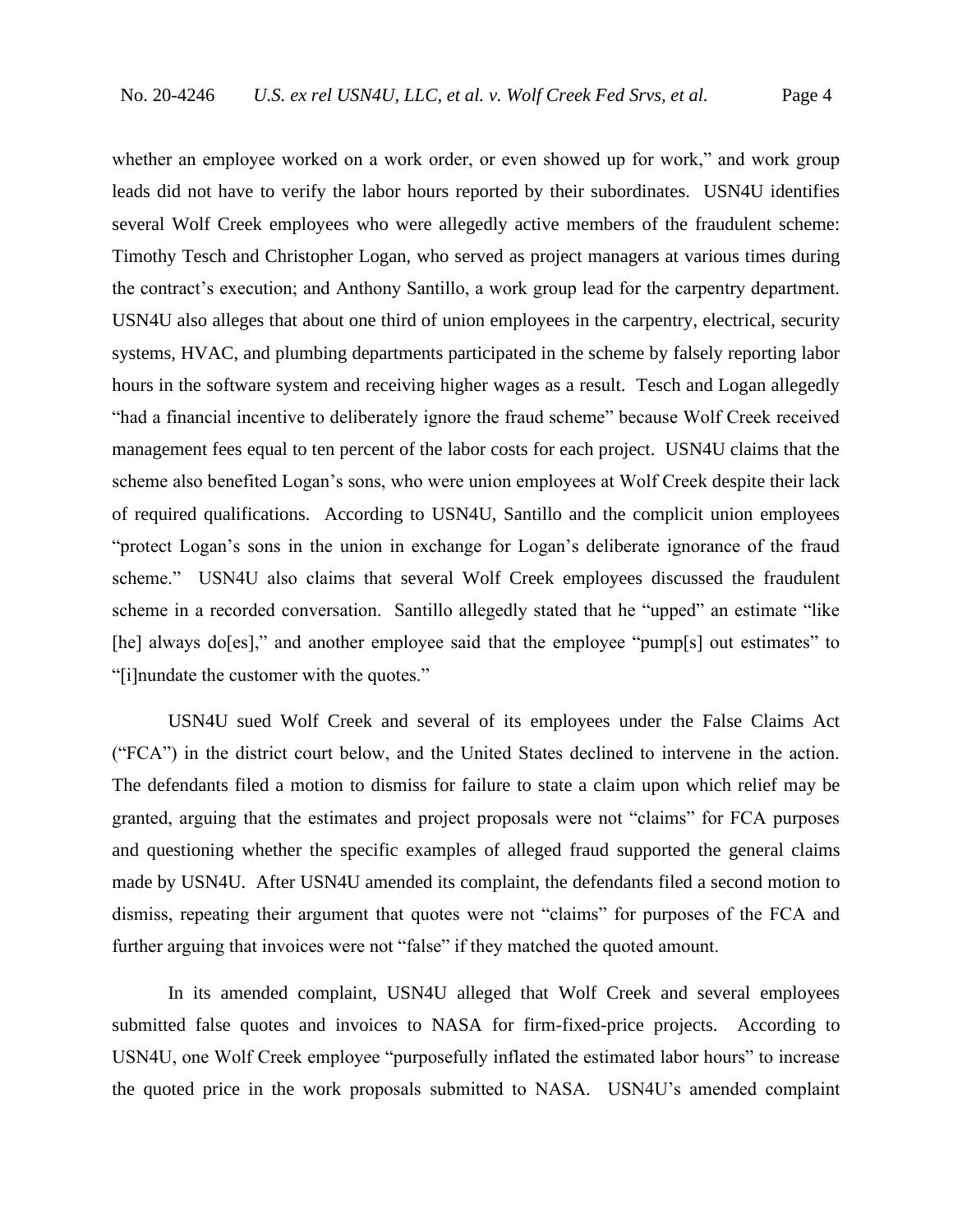included several specific quotes that Wolf Creek allegedly submitted to NASA that substantially overestimated the labor hours required for projects. USN4U also named employees who allegedly self-reported that they worked more hours on projects than they actually did. USN4U's amended complaint includes a transcript of a recorded conversation in which several Wolf Creek employees allegedly discussed the fraudulent scheme. The allegations at issue at this stage of the litigation were not that the invoices exceeded the agreed-upon estimates, but instead that NASA agreed to the contracts based on fraudulently inflated estimates regarding the work to be done.

The district court granted the defendants' motion to dismiss and denied USN4U's motion to file a second amended complaint.**<sup>1</sup>** The court held that the work order proposals submitted to NASA, which contained the quoted price, were not "claims" under the FCA. The court reasoned that because the work proposals were merely estimates, they did not fall within the FCA's definition of a claim as "any request or demand . . . for money." The court thus concluded that "only an invoice can be a claim under the FCA in this case." The court held that USN4U failed to present evidence of falsity because USN4U only used "industry standards" as a comparison to demonstrate that Wolf Creek's quotes were inflated. Finally, the court held that USN4U did not state a claim for fraud in the inducement because it did not sufficiently plead that the inflated quotes "were material and caused the Government to pay more money to Wolf Creek than it would have paid had it known the true labor costs." The court concluded that the fact that NASA kept contracting with Wolf Creek after NASA became aware of the fraud allegations was "highly relevant to the issue of materiality." The court added that "[t]his is a logical explanation for why the Government declined to intervene in this case."

USN4U appeals. Following oral argument, we requested the views of the United States regarding the legal issues presented on appeal. The United States filed a brief in response, and the parties have replied to that response.

<sup>&</sup>lt;sup>1</sup>The second amended complaint added the invoices that corresponded with the allegedly false estimates.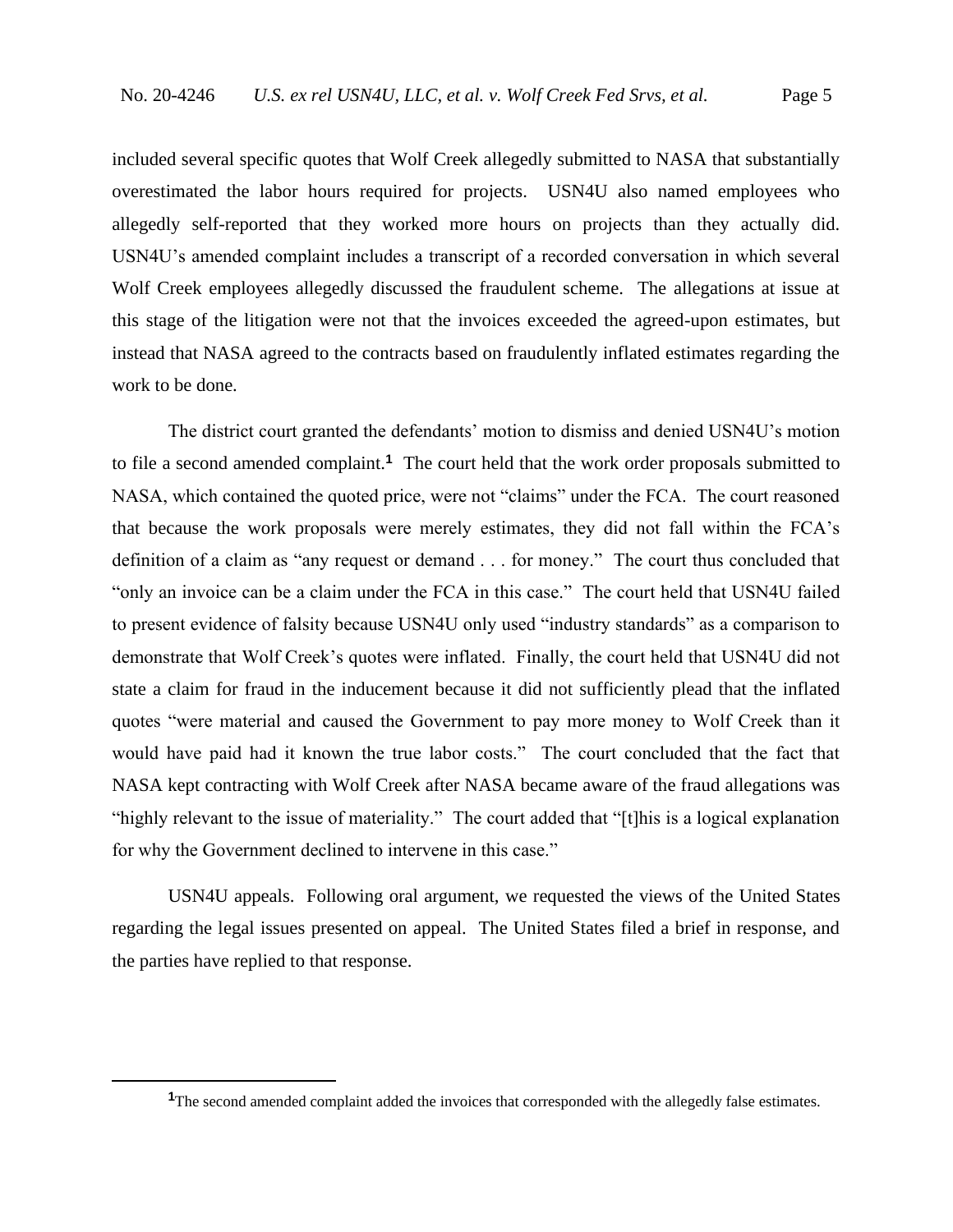USN4U has sufficiently alleged a fraudulent inducement claim, and such claims are permitted under the FCA. The FCA creates liability not only for "any person who . . . knowingly presents . . . a false or fraudulent claim for payment or approval" to the federal government, but also for one who "knowingly makes, uses, or causes to be made or used, a false record or statement material to a false or fraudulent claim." 31 U.S.C. § 3729(a)(1)(A), (B). In *United States ex rel. Marcus v. He*ss, the Supreme Court recognized that FCA liability can be based on a fraudulent premise that caused the United States to enter into a contract. *See* 317 U.S. 537, 543- 44 (1943). We later characterized *Hess* as "establish[ing] that an invoice, which itself does not contain a falsity, may supply the premise for a false claim if submitted in connection with a fraudulently obtained contract." *United States v. United Techs. Corp.*, 626 F.3d 313, 319 (6th Cir. 2010); *see also United States ex rel. Bettis v. Odebrecht Contractors of Cal., Inc.*, 393 F.3d 1321, 1326-27 (D.C. Cir. 2005). Consequently, we held in *United Technologies* that a company was subject to FCA liability for using false cost estimates to fraudulently induce the United States to enter into a contract. *See* 626 F.3d at 320-21. USN4U has similarly stated a fraudulent inducement claim based on its allegations that Wolf Creek falsely inflated cost estimates in its work order proposals and thus induced NASA to agree to contracts at that price point.

*FCA Pleading Standard*. Notwithstanding the arguments of Wolf Creek, the required elements of a fraudulent inducement claim are stated with sufficient particularity to meet the heightened pleading requirements of Federal Rule of Civil Procedure 9(b). That rule requires a plaintiff alleging fraud to "state with particularity the circumstances constituting fraud." Fed. R. Civ. P. 9(b). In the FCA context, as properly stated by the district court, a plaintiff must allege that false statements were made with the requisite scienter, materiality, and causation. *See United States ex rel. Prather v. Brookdale Senior Living Cmtys., Inc.*, 892 F.3d 822, 830 (6th Cir. 2018); *see also United States ex rel. Sheldon v. Kettering Health Network*, 816 F.3d 399, 408 (6th Cir. 2016). USN4U argues that Wolf Creek's allegedly inflated cost estimates were materially false statements that caused NASA to eventually pay Wolf Creek the falsely quoted amount. As explained below, the specific allegations of fraud in USN4U's amended complaint are detailed enough to meet the Rule 9(b) particularity requirement.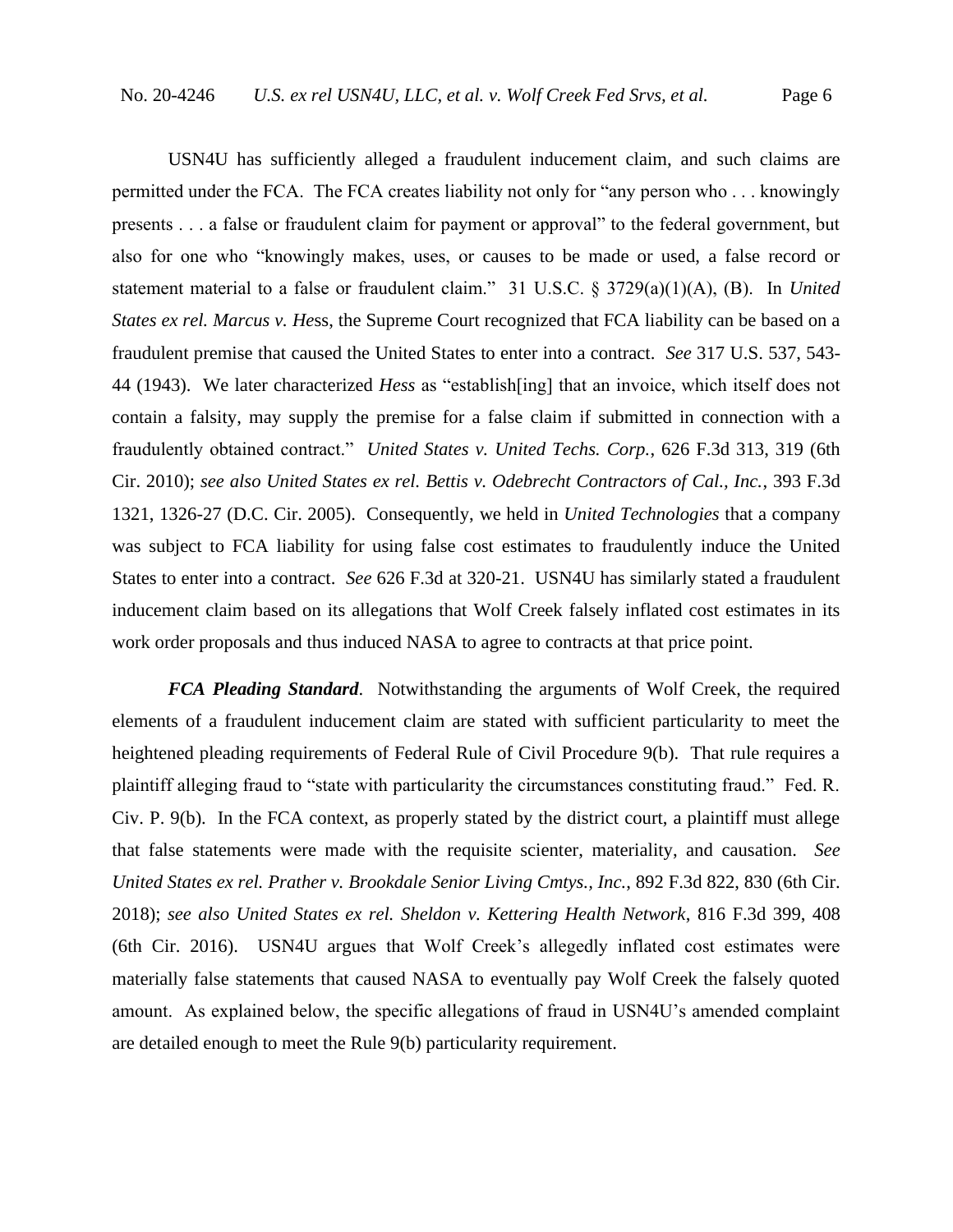The amended complaint details four specific allegations of fraud, thus meeting the requirement that the relator provide examples of the fraudulent scheme. When a relator "alleges 'a complex and far-reaching fraudulent scheme,' then that scheme must be pleaded with particularity and the complaint must also 'provide<sup>[]</sup> examples of specific' fraudulent conduct that are 'representative samples' of the scheme." *Prather*, 892 F.3d at 830 (quoting *United States ex rel. Marlar v. BWXT Y-12, L.L.C*., 525 F.3d 439, 444-45 (6th Cir. 2008) (alteration in original)). First, USN4U describes a falsely inflated work order proposal to renovate the "GVIS Lab." The proposal that Wolf Creek submitted to NASA stated that the project would take 80 carpenter hours, 20 HVAC mechanic hours, and 16 plumber hours. USN4U, however, alleges that the project required only 7 carpenter hours, 6 HVAC mechanic hours, and zero plumber hours.**<sup>2</sup>** Second, the amended complaint details an overpriced work order proposal to paint and replace signs in the hallways of Building 142. Wolf Creek's proposal informed NASA that the project would take about 150 carpenter hours "to remove and replace room number signs," and 150 painter hours to "patch and paint the first and second floor hallways." But USN4U alleges that based on the length of Building 142 and the width of a standard hallway, a painter working at the industry standard pace could complete the painting project in 9 hours. USN4U claims that NASA's own documents "show this work order was completed in one day," contrary to Wolf Creek's inflated estimates and the "false overtime hours" reported by Wolf Creek. Third, USN4U describes several instances in which NASA substantially overpaid Wolf Creek for small painting jobs. For example, Wolf Creek estimated that painting one room would cost \$9,964 in labor costs, while USN4U alleges that it would cost \$152 in labor hours under industry standards. Fourth, USN4U outlines two instances in which Wolf Creek estimated labor

<sup>&</sup>lt;sup>2</sup>The district court emphasized USN4U's apparent misstatement that "[t]he performance start and end date was September 15, 2018." In reality, the records attached to the amended complaint as Exhibit 4 indicate that the start date of the project was July 31, 2018, and the end date was September 15, 2018. *See* Exhibit 4 at 4. The district court thus concluded that it "took Wolf Creek more than six weeks to complete the job." There is no indication, however, that the start and end dates in Exhibit 4 represent the total time that Wolf Creek worked on the project. In fact, almost all of the over two hundred entries list a "Performance Start Date" that is the same as the "Award Date," so the "Performance Start Date" could instead represent the day when the project was approved to begin, not the day that work actually began. Because the court could have reasonably drawn this inference in either direction, it should not have drawn it against USN4U. *See Bickerstaff v. Lucarelli*, 830 F.3d 388, 396 (6th Cir. 2016).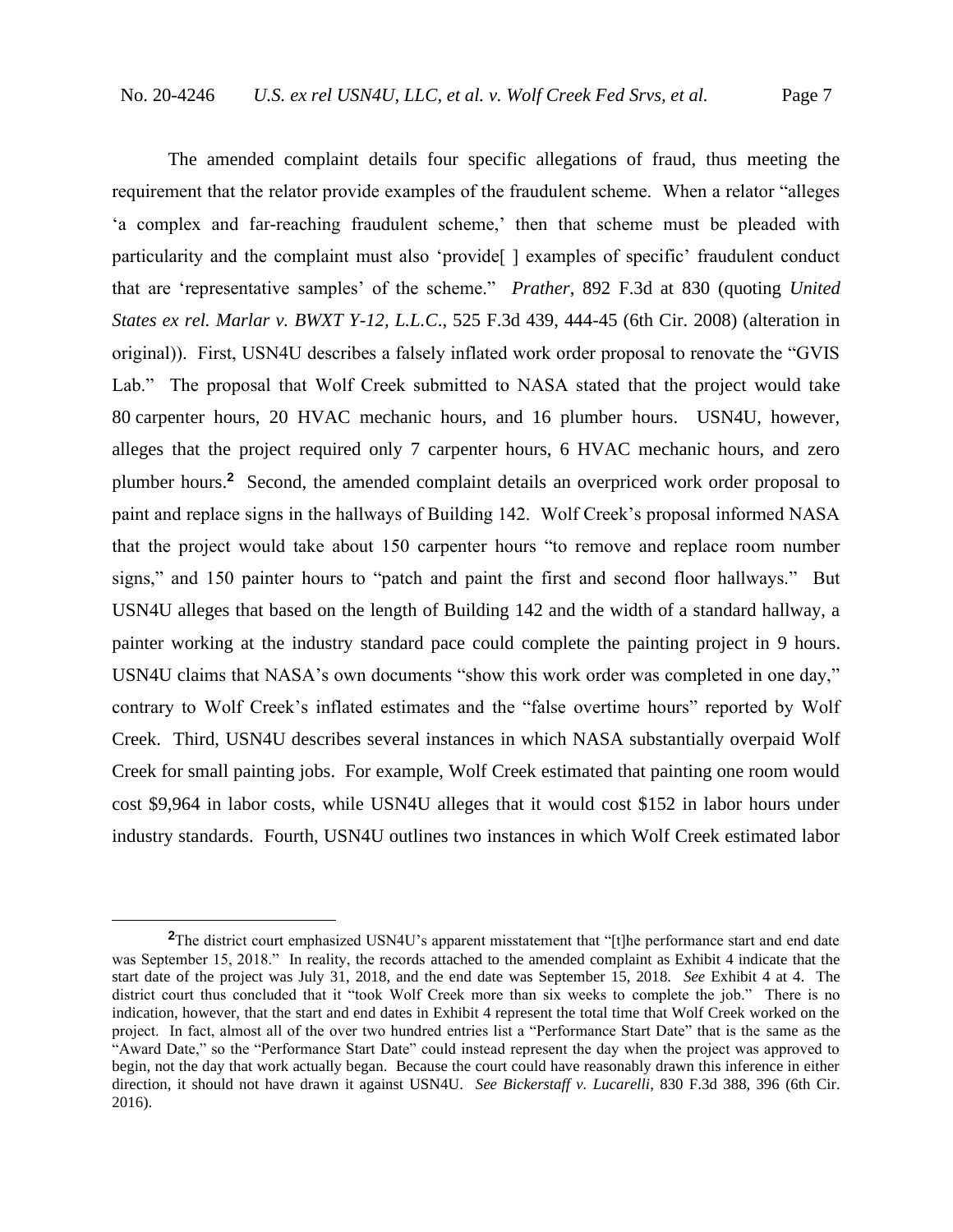costs of nearly \$10,000 for simple plumbing jobs that USN4U claims would take "less than a day of work for one plumber."

Wolf Creek argues that USN4U's examples of alleged fraud are insufficient, but such examples are sufficiently particular to meet the requirements of Rule 9(b). If a relator alleges a widespread fraud, then "a single adequately pled claim of this nature would allow relators to satisfy Rule 9(b)'s pleading requirement and proceed to discovery on the entire scheme." *United States ex rel. Ibanez v. Bristol-Myers Squibb Co*., 874 F.3d 905, 915 (6th Cir. 2017). As stated above, USN4U provided several specific examples of how Wolf Creek allegedly overbilled NASA by inflating cost estimates.**<sup>3</sup>** Because USN4U has generally stated its FCA claim with particularity, we proceed to determine whether USN4U also sufficiently alleged falsity, scienter, materiality, and causation.

*Falsity*. USN4U has sufficiently alleged that Wolf Creek made false statements to NASA when it submitted inflated cost estimates. The relevant provision of the FCA creates liability for a defendant who "knowingly makes, uses, or causes to be made or used, a false record or statement material to a false or fraudulent claim." 31 U.S.C. § 3729(a)(1)(B). Wolf Creek's argument that the first example of allegedly fraudulent billing was in fact an accurate representation of the work is addressed above. *See supra* note 2. With respect to the second, third, and fourth examples, USN4U's reliance on industry standards in this case is not presumptively insufficient, as the district court concluded. At the pleading stage, it is sufficient that USN4U set forth a factual basis for its allegations by pointing to plausible industry standards and alleging that Wolf Creek's labor estimates were dramatically higher than those standards.

In addition, some of the second, third, and fourth examples were supported by evidence other than industry standards. USN4U alleged additional facts that, from a common-sense perspective, support the assertion that Wolf Creek falsified statements to NASA. "Determining whether a complaint states a plausible claim for relief will . . . be a context-specific task that requires the reviewing court to draw on its judicial experience and common sense." *Ashcroft v.* 

**<sup>3</sup>**The district court's analysis relied in part on the fact that USN4U had not provided the invoices that corresponded to each allegedly false estimate submitted by Wolf Creek. USN4U resolved that issue, however, when it included specific invoices in its second amended complaint.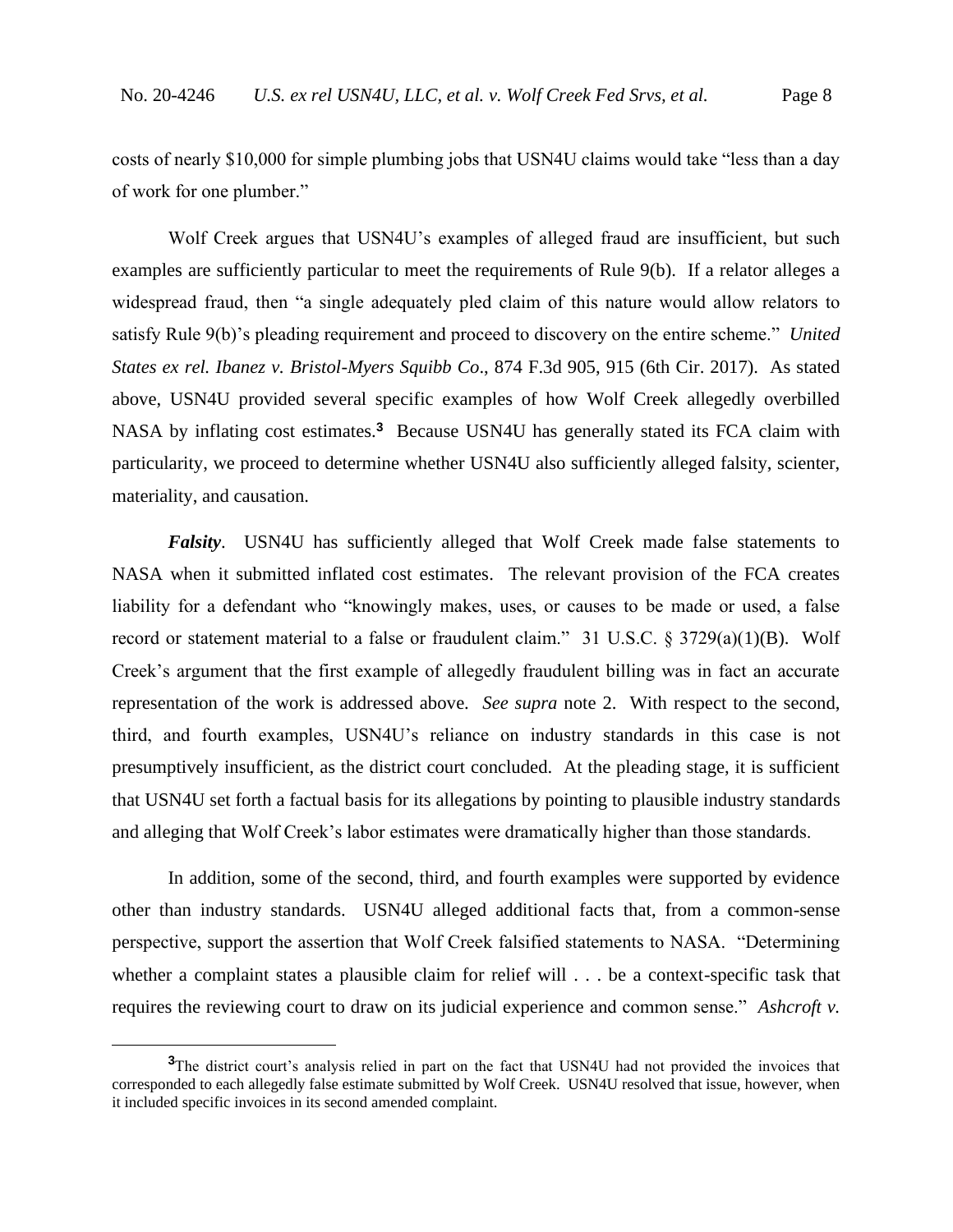*Iqbal*, 556 U.S. 662, 679 (2009). Allegations in the amended complaint point to the fact that Wolf Creek significantly and repeatedly overcharged NASA. USN4U attached an exhibit to its amended complaint that includes a timesheet from September 2016 to February 2017 indicating "a large disparity in double time hours and compensation between the union employees who participated in the fraud scheme and those who did not." There was one incident in which Wolf Creek quoted NASA for the work of a plumber when a "[p]lumber ha[d] no role whatsoever in [the] project." Wolf Creek also sent NASA labor quotes of about \$10,000 for simple projects such as installing a sink to water lines and installing a copper line in one room. As discussed further below, moreover, USN4U has a recording of a conversation in which Wolf Creek employees appear to discuss their false estimates. Taken as a whole, USN4U has sufficiently pled falsity.

*Scienter.* USN4U sufficiently pled scienter by alleging that Wolf Creek knew that it was making false representations to NASA. An FCA claim requires showing that the defendant acted "knowingly," meaning that the defendant had "actual knowledge of the information" or acted in "deliberate ignorance" or "reckless disregard" of whether the statement was false. *See* 31 U.S.C. § 3729(a)(1), (b)(1)(A). The standard "does not require 'proof of specific intent to defraud'... [a]nd, at the motion-to-dismiss stage, a plaintiff need only allege the scienter element generally." *Prather*, 892 F.3d at 837 (quoting 31 U.S.C. § 3729(b)(1)(B)). In *Prather*, we held that the relator met the scienter requirement by alleging that the defendant was dismissive of compliance concerns, instructed employees to skim important documents, and sent an email implying that the defendant was aware of potential compliance issues. *See id*. at 837-38. Similarly, in this case USN4U has a recorded conversation in which Wolf Creek employees allegedly discussed their knowledge of the falsely inflated cost estimates and labor hours. Santillo, a leader in the carpentry department, allegedly stated "[t]he original estimate that they gave me for hours, they told me they needed about 130 hours of overtime. I upped it like I always do to 164 hrs. They put 409 hours of time and a half and double time." In the same conversation, a union member who allegedly participated in the fraud said: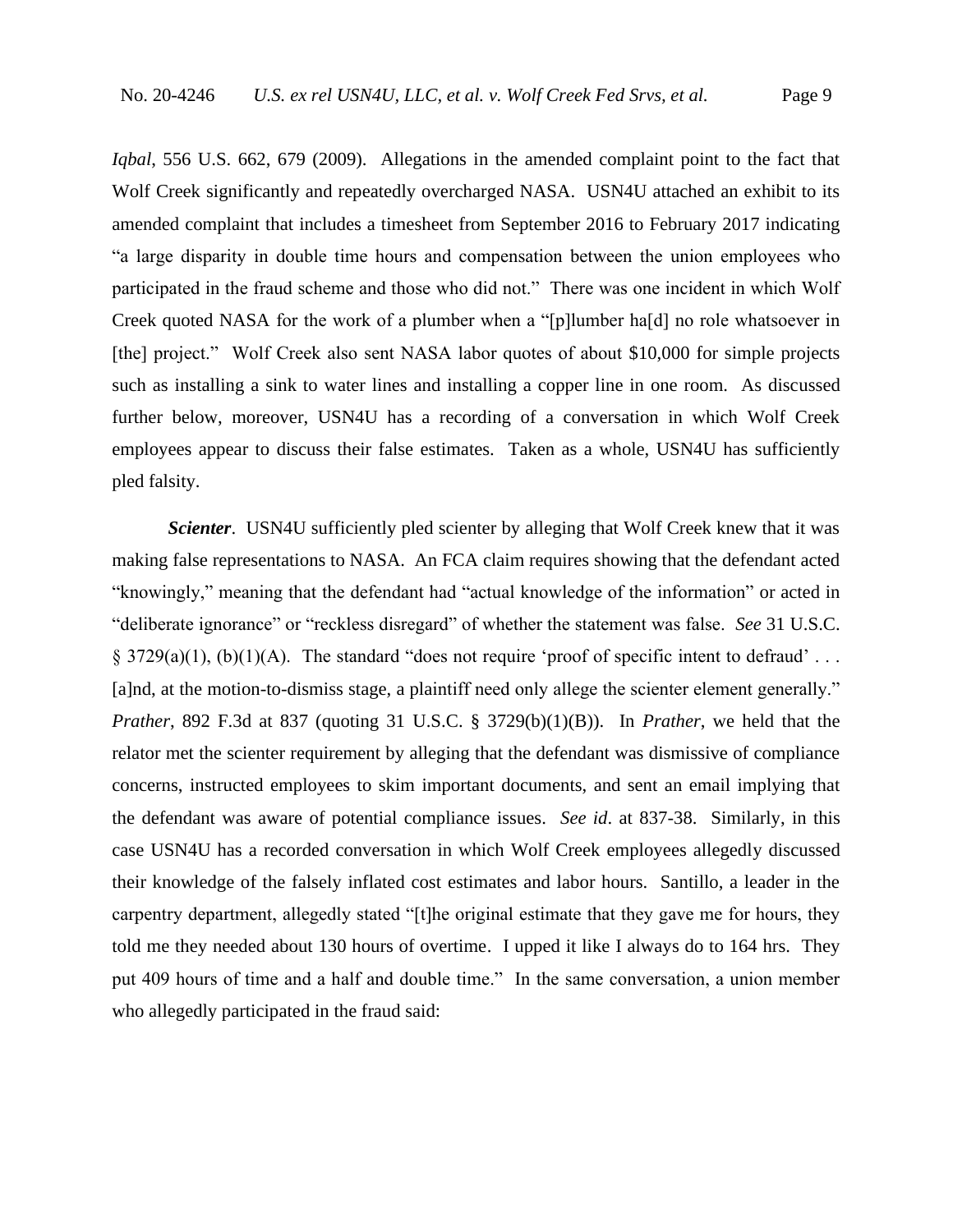I came back and we started chewing up what you guys had. It was going away so I got nervous and had no intentions of working 40 hrs when I came back. So then I got crazy and started pumping out estimates. And now it[']s, if I stay at the rate that I am at right now we will never run out. So the key is to just have it flooded. Inundate the customer with the quotes. So that's kind of like darts ya know. It's got to land when money shows up.

Such statements, along with the other evidence of falsity discussed above, are sufficient to meet the scienter requirement at the pleading stage.

*Materiality*. USN4U sufficiently pled that Wolf Creek's inflated cost estimates were material. The FCA "defines 'material' as 'having a natural tendency to influence, or be capable of influencing, the payment or receipt of money or property.'" *Prather*, 892 F.3d at 831 (quoting 31 U.S.C. § 3729(b)(4)). "A false statement is material if it has 'the objective, natural tendency to influence a government decision maker.'" *United States ex rel. Am. Sys. Consulting, Inc. v. ManTech Advanced Sys. Int'l*, 600 F. App'x 969, 973 (6th Cir. 2015) (quoting *United*, 626 F.3d at 321). Although "[t]he materiality standard is demanding," *Universal Health Servs., Inc. v. United States*, 579 U.S. 176, 194 (2016), courts may examine a variety of factors, with no one factor being dispositive, when determining whether allegations of fraud are material. *See id.* at 194-96; *see also Prather*, 892 F.3d at 831. The circumstances here indicate that Wolf Creek's falsely inflated estimates could have had the tendency to influence NASA's contracting decisions. Rather than conduct its own independent research into the cost of a potential project and then offer to pay Wolf Creek that amount, NASA instead asked Wolf Creek for an estimate. When NASA awarded Wolf Creek a project, it always did so for the amount stated in Wolf Creek's estimate. While it is possible, as Wolf Creek suggests, that NASA's faith in Wolf Creek's estimates came from its own careful research and consideration of Wolf Creek's proposals, it is also plausible that NASA trusted and relied exclusively upon Wolf Creek's estimates, and that NASA ultimately paid Wolf Creek based on its induced belief that the quoted prices were reasonably accurate.

Wolf Creek's falsely inflated cost estimates could thus create fraudulent inducement liability under the FCA, because USN4U alleges facts sufficient to show that the inflated estimates would have a tendency to influence NASA's decisions to award Wolf Creek the projects at those higher prices rather than lower ones. In *United Technologies*, we held that a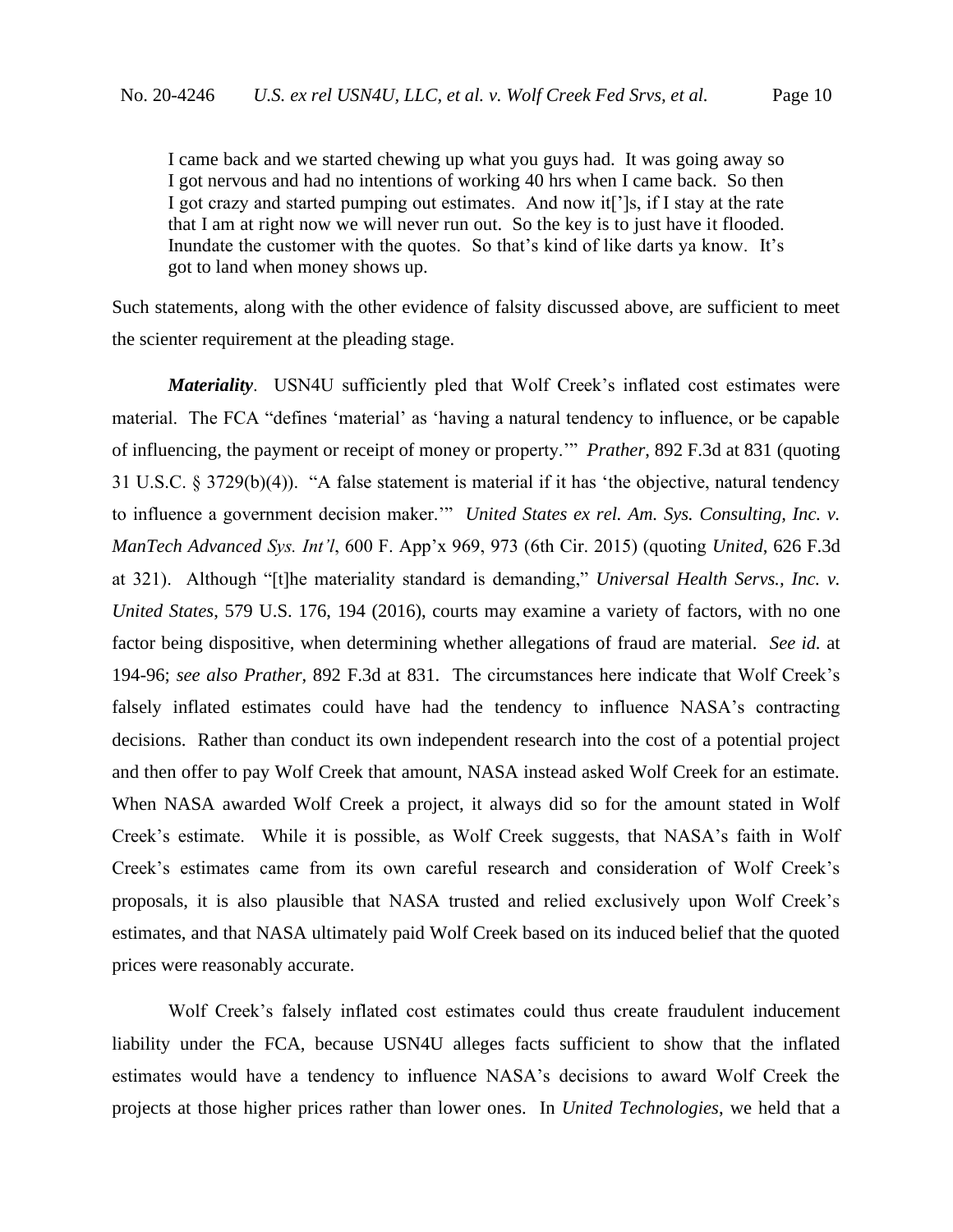contractor violated the FCA by submitting proposals to the Air Force that included false statements with respect to pricing and cost figures in order to "drive up the prices for split-award contracts and to discourage the Air Force from splitting up the work." *See* 626 F.3d at 317. We concluded that the false statements in the proposal "had the potential to influence the government's decision to sign the contract and thus to pay the invoices under it." *See id*. at 320. Similarly, in this case Wolf Creek's falsely inflated estimates could have influenced NASA's decision to award Wolf Creek the contract at the estimated prices and to eventually pay Wolf Creek those amounts.

The Government's decision to continue contracting with a party after discovering alleged fraud is not "dispositive" of the materiality inquiry. *See ManTech*, 600 F. App'x at 977. There are a variety of factors unrelated to the materiality of the allegations that could cause the Government to continue contracting with a party after the Government becomes aware of alleged fraud. *See id*. at 977-78. For one, there is a difference between alleged fraud and actual fraud, and the Government may not want to prematurely end a relationship with a contractor over unproven allegations. In addition, the Government may not have other feasible procurement options and thus may be forced to rely on the contractor for essential goods or services even after becoming aware of a plausible fraud claim. As we explained in *ManTech*, there could be a lack of other suppliers, "[t]he government may make operational changes or investments in reliance on the agreement," or there could be high "costs associated with implementing another bidding process at the last minute." *Id.* at 977. In *United States ex rel. Harrison v. Westinghouse Savannah River Co*., the Fourth Circuit also set forth reasons why "a government entity might choose to continue funding the contract despite earlier wrongdoing by the contractor." 352 F.3d 908, 917 (4th Cir. 2003).

It is true that in the context of regulatory non-compliance, the Supreme Court has stated that "if the Government pays a particular claim in full despite its *actual* knowledge that certain requirements were violated, that is very strong evidence that those requirements are not material." *Universal Health*, 579 U.S. at 195 (emphasis added). But regulatory noncompliance—a contractor's failure to follow underlying government regulations regarding the product or service it sells to the government—is fundamentally different from gross overpayment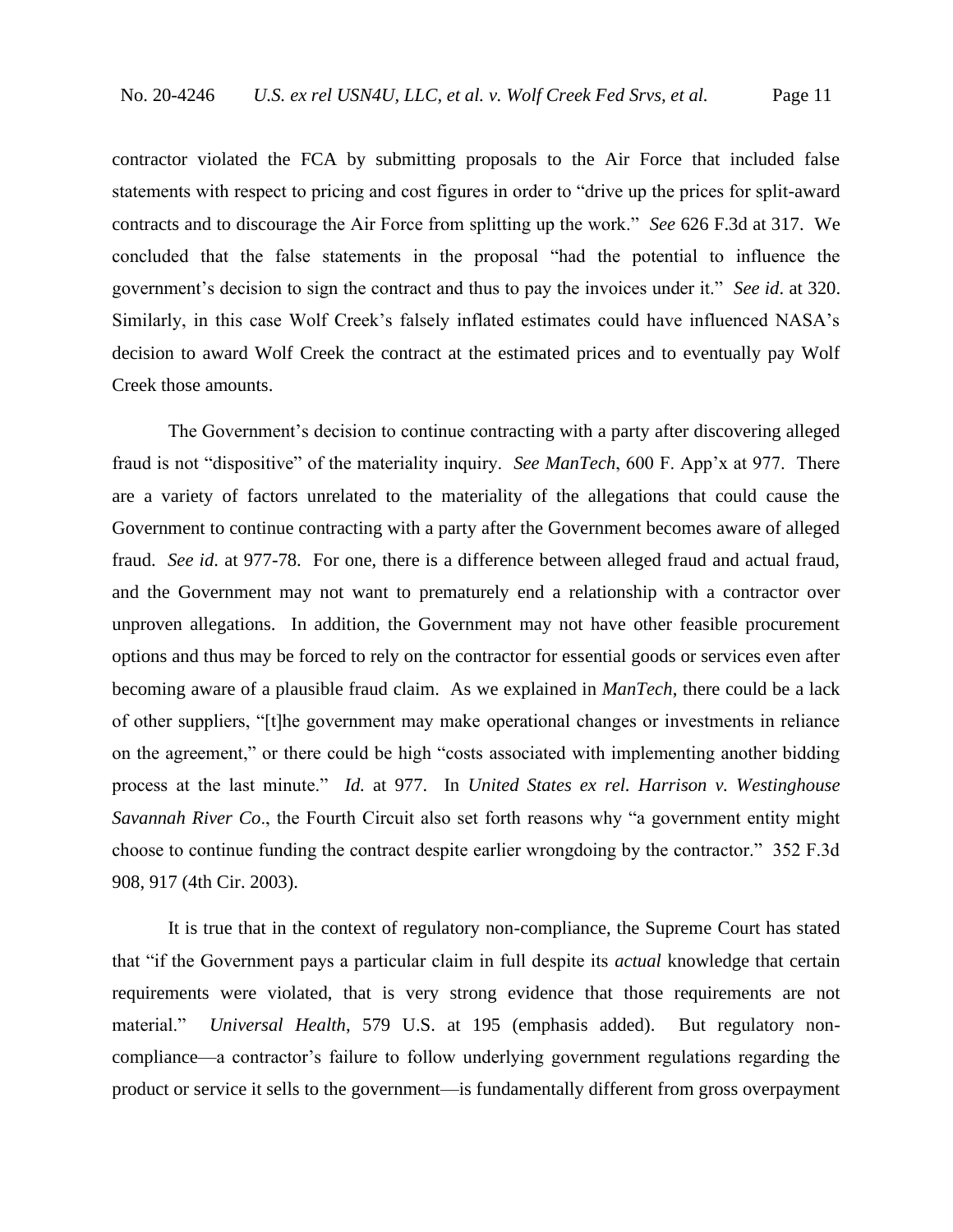for labor that was not actually performed. Regulatory noncompliance can be "minor or insubstantial" in some cases, while gross overcharging for work not done goes inherently "to the very essence of the bargain," to use the words of the Supreme Court in the materiality context. *See id*. at 194, 194 n.5 (quotation omitted). Wolf Creek's allegedly false cost estimates that drastically overstated the required labor hours are in the latter category. In any event, the facts alleged in this case do not indicate that NASA had "actual knowledge" that Wolf Creek did in fact submit falsely inflated quotes. Instead, the alleged facts show only that USN4U informed NASA of its allegations, not that NASA necessarily believed the allegations to be true.

Moreover, the Government's decision not to intervene in a particular FCA case does not imply that the claim is not material. We flatly rejected such an argument in *Prather*. As we noted in that case, "the False Claims Act is designed to allow relators to proceed with a *qui tam* action even after the United States has declined to intervene." 892 F.3d at 836 (citing 31 U.S.C. § 3730(d)(2)). The Supreme Court has decided a False Claims Act case in which the Government declined to intervene, and the Court "did not mention this as a relevant factor in its materiality analysis." *See id*. (citing *Universal Health*, 579 U.S. at 185). Consequently, the United States' decision not to intervene in a particular case is not evidence of a lack of materiality. The very fact that the FCA allows private relators to enforce the Act, *United States v. Health Possibilities, P.S.C.*, 207 F.3d 335, 340 (6th Cir. 2000), implies a recognition that the Government may have limited resources or may choose to focus its enforcement efforts elsewhere, *see Thompson v. Quorum Health Res., LLC*, 485 F. App'x 783, 790 (6th Cir. 2012).

*Causation*. Finally, USN4U sufficiently pled causation.**<sup>4</sup>** The FCA requires a relator to show "that the defendant submitted [the false statement] to the U.S. government causing it to pay the claim." *Prather*, 892 F.3d at 830. USN4U has alleged facts sufficient at the pleading stage to create a causal link between Wolf Creek's falsely inflated cost estimates and NASA's eventual payment of the quoted amounts. In *United Technologies*, we concluded that "[f]alse statements underlying multi-year contracts generate a stream of related invoices and cause the government

**<sup>4</sup>**Wolf Creek points out that USN4U does not address causation apart from its materiality argument, but this reflects that the district court did not address causation as an issue apart from its materiality analysis. USN4U responded to the purportedly independent causation argument in its reply brief.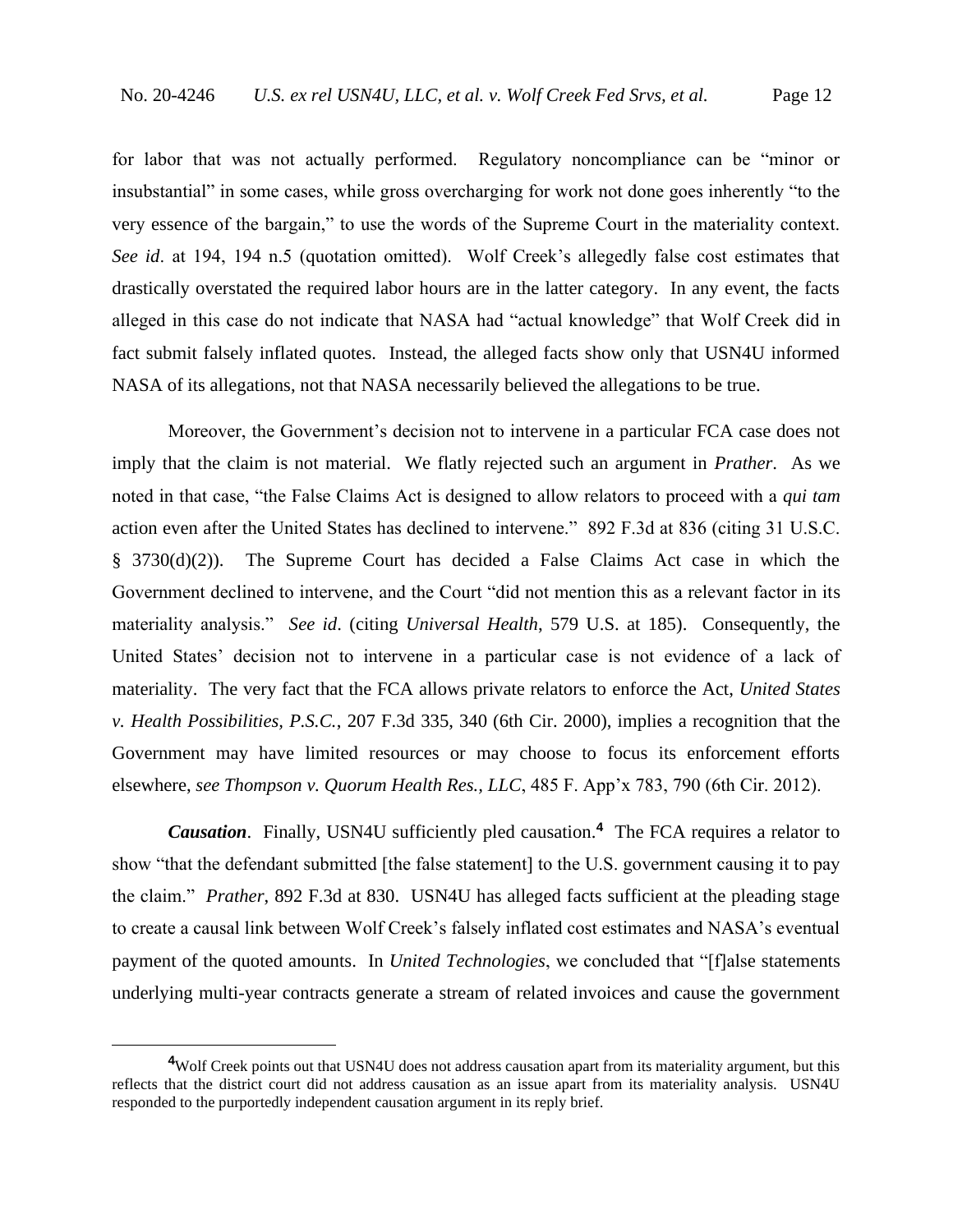to pay all of the invoices related to the contract." 626 F.3d at 320. We have also stated that whether the Government relied on the allegedly false statements is relevant to the causation inquiry. *United States v. United Techs. Corp.*, 782 F.3d 718, 727-28 (6th Cir. 2015). In this case, NASA asked Wolf Creek for estimates and when it awarded Wolf Creek the contracts, NASA always awarded the contracts for the quoted amount, which could indicate that NASA trusted and relied upon the purported accuracy of Wolf Creek's estimates when it entered into the contracts at the quoted prices. Furthermore, NASA plausibly would not have agreed to pay Wolf Creek the quoted amount if NASA knew that it was being grossly overcharged, which is additional support for the existence of a causal link between Wolf Creek's false estimates and NASA's reliance on those estimates. USN4U has thus sufficiently alleged that Wolf Creek's false estimates caused NASA to contract with Wolf Creek at the falsely inflated prices.

USN4U has accordingly stated a plausible claim under the FCA. We of course take no position on whether, following appropriate discovery, summary judgment would be warranted for failing to show a genuine issue of material fact. We reverse the judgment of the district court and remand for further proceedings consistent with this opinion.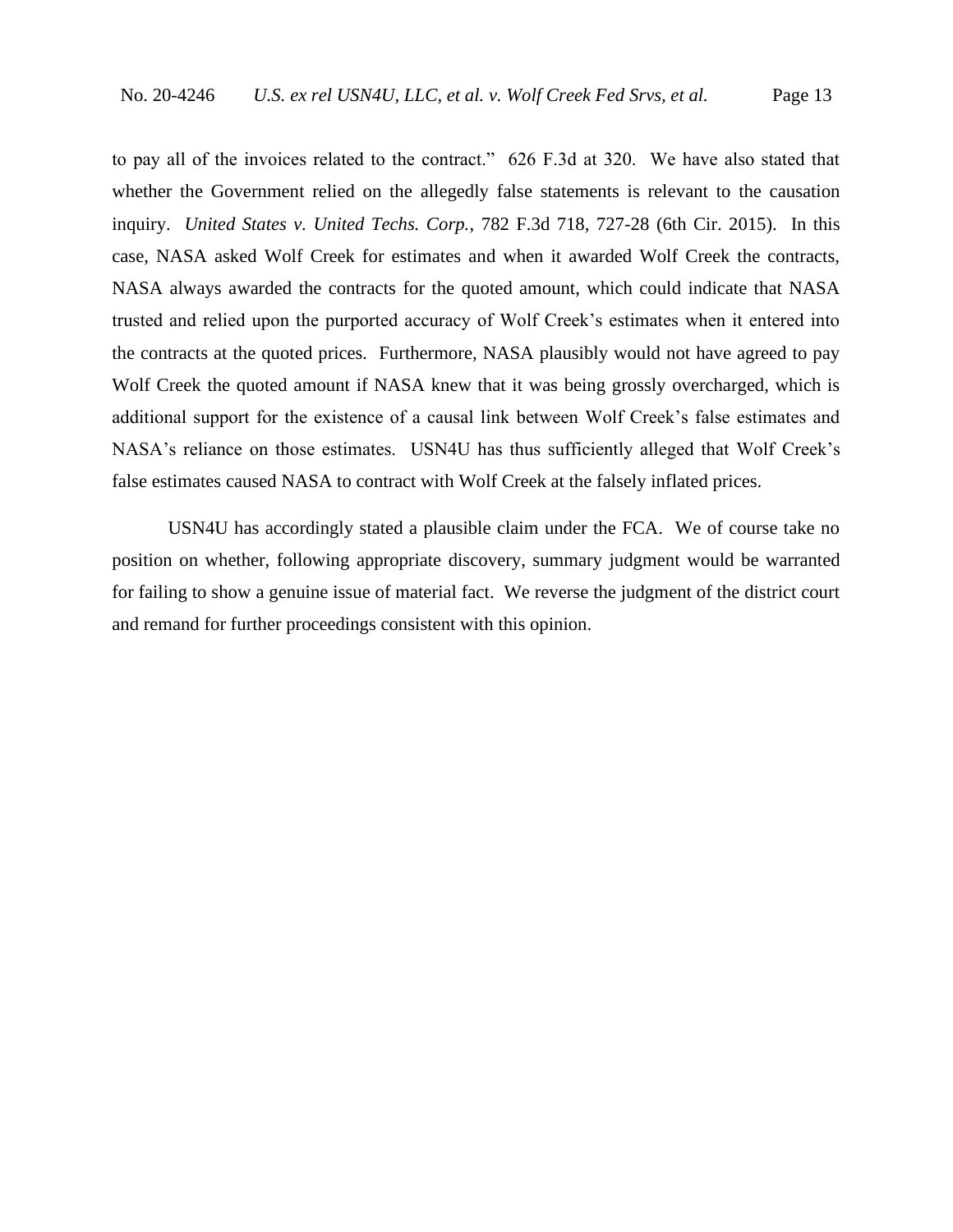# **CONCURRENCE** \_\_\_\_\_\_\_\_\_\_\_\_\_\_\_\_\_

\_\_\_\_\_\_\_\_\_\_\_\_\_\_\_\_\_

MURPHY, Circuit Judge, concurring. We decide this appeal in the narrow manner that the parties have presented it to us. Wolf Creek Federal Services challenges USN4U's complaint under the False Claims Act on grounds that are largely ill-suited for a motion to dismiss. Did NASA pay Wolf Creek in subjective reliance on Wolf Creek's allegedly false statements? What should we make of NASA's continued payments after it learned of USN4U's allegations? How long did Wolf Creek take to finish specific projects? The court properly declines to affirm the dismissal of USN4U's complaint on these fact-dependent grounds. But, as the court adds, our reversal says nothing about whether USN4U will be able to prove its claims down the road. I write this concurrence because the parties seem to have overlooked common-law principles that may provide important guidance on whether USN4U can do so. After all, when a statute like the False Claims Act uses common-law terms, we presume that the terms come with their commonlaw meanings. *See Universal Health Servs., Inc. v. United States*, 579 U.S. 176, 187 (2016).

Recall that Wolf Creek entered into so-called "firm-fixed-price" contracts with NASA to perform maintenance and repair work at the Glenn Research Center. A basic understanding of these contracts is critical to the legal issues. NASA would regularly ask Wolf Creek to undertake specific projects at this facility—such as painting a hallway or remodeling an office. But NASA did not want to pay Wolf Creek employees an hourly rate for each project. Why? Because NASA would then be on the hook for cost overruns. By agreeing to a fixed price upfront, NASA shifted the risk to Wolf Creek that a project might cost more than expected. *See*  48 C.F.R. § 16.202-1. To agree on a project's price at the outset, though, the parties had to predict Wolf Creek's estimated costs before they would learn Wolf Creek's actual costs once it completed the project. Wolf Creek would start the negotiations over this fixed price by submitting to NASA a work-order proposal that provided its opinion of the projected costs. For labor expenses, Wolf Creek would identify the expected number of hours for different employees (e.g., carpenters, mechanics, or plumbers) and multiply those hours by the employees'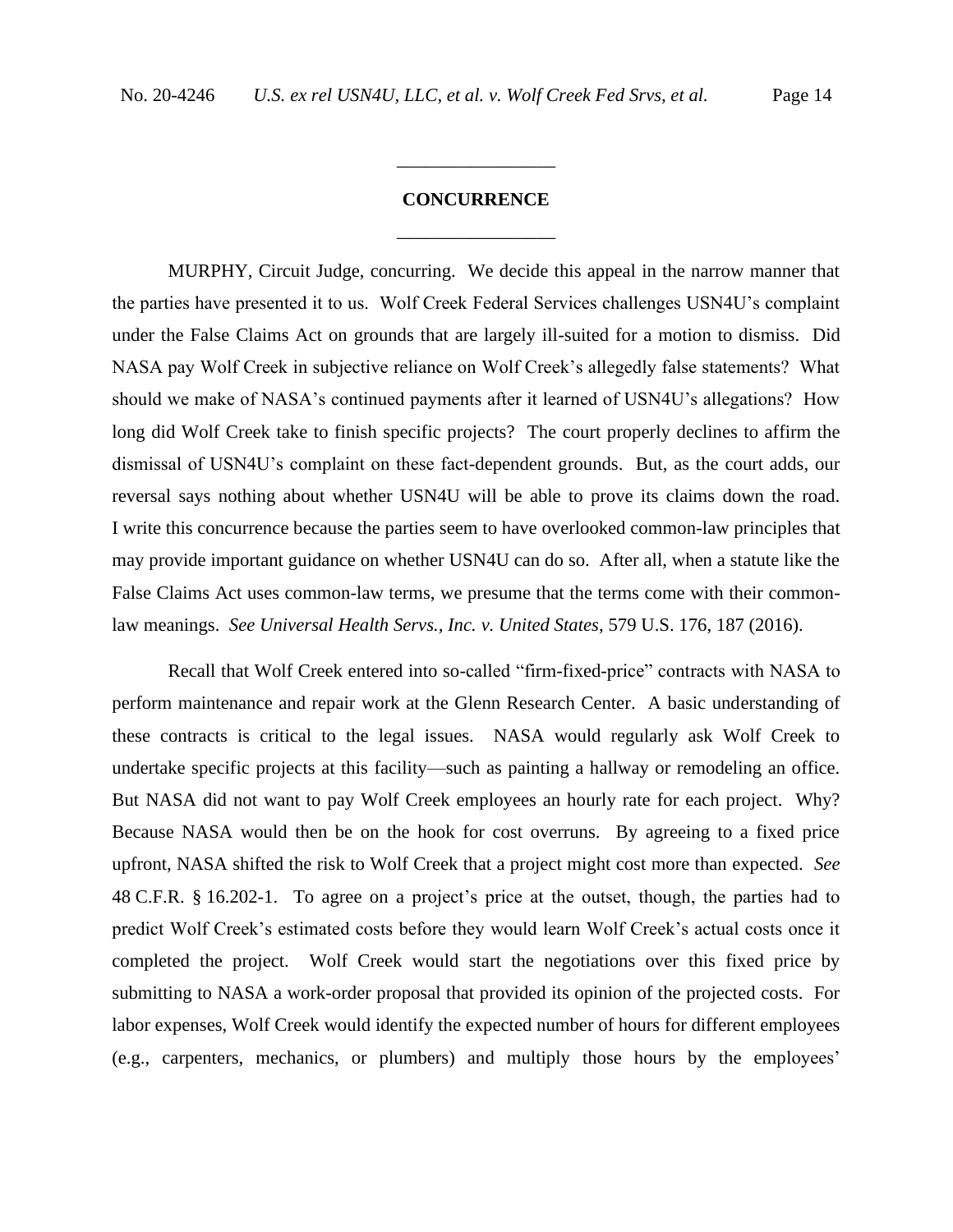anticipated hourly wages. NASA would then review Wolf Creek's proposal, and the parties would negotiate a price. Once the parties reached a deal, Wolf Creek could commence the work.

USN4U claims that Wolf Creek employees routinely provided NASA with work-order proposals that grossly overestimated the labor hours required for a project in order to increase the fixed price that NASA would later agree to pay. But I fail to see how Wolf Creek's *estimate* of a project's expected labor hours would qualify as "false" simply because the project's *actual* hours turned out to be lower (or higher, for that matter). The complaint's allegations help prove my point. As one example of the alleged fraud, the complaint asserts that Wolf Creek's proposal for a lab project listed 16 hours of plumbing work at a cost of \$885.75. According to the complaint, the project ended up not requiring a plumber at all. Yet what if the estimate was based (and priced) on, say, a 25% chance that the job *might* require a plumber for potentially hidden pipes? Nobody would call this estimate "false" simply because the contingent risk did not materialize. As a prediction of a future event, the estimate did not express a verifiably "true or false" statement. Dan B. Dobbs et al., *Dobbs' Law of Torts* § 678, at 689–92 (2d ed. 2011). Without more, therefore, the fact that the estimates in a work-order proposal turned out to be wrong would not make them "false."

What more is required? These work-order estimates look a lot like statements of opinion rather than of fact. If so, the proper legal framework becomes clear. The common law of fraud long distinguished between these two types of statements, taking a dim view of the circumstances in which mere opinions could support fraud claims. *See* Thomas M. Cooley, *A Treatise on the Law of Torts* 483–85 (1879); *see, e.g.*, *Gordon v. Butler*, 105 U.S. 553, 557 (1881); *Deming v. Darling*, 20 N.E. 107, 108–09 (Mass. 1889) (Holmes, J.); *Rendell v. Scott*, 11 P. 779, 780 (Cal. 1886) (per curiam). To understand the difference between statements of opinion and fact, consider two variations of the complaint's allegations about Wolf Creek's plumbing work. In the first variation, a company claims that its plumber had worked 10 hours in the *past* on a completed project. This assertion would make a statement about "a thing done or existing"—that is, a statement of fact. *Omnicare, Inc. v. Laborers Dist. Council Constr. Indus. Pension Fund*, 575 U.S. 175, 183 (2015) (quoting *Webster's New International Dictionary* 782 (1927)). In the second variation, a company claims that a *future* project would require its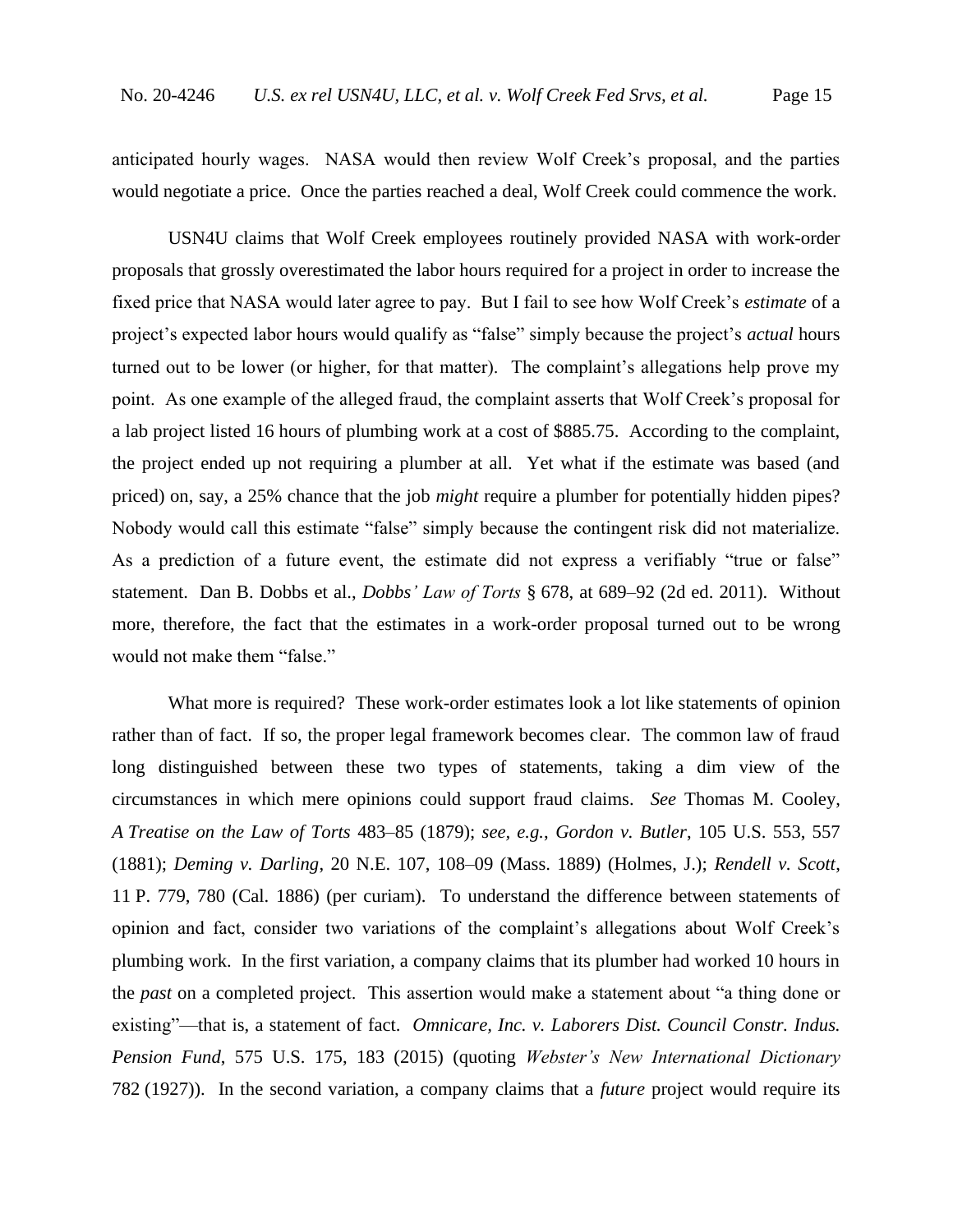plumber to work 10 hours. This assertion would make a statement about a "belief" of future events that "does not imply" "certainty"—that is, a statement of opinion. *Id.* (quoting *Webster's*, *supra*, at 1509); *see also* William L. Prosser, *Handbook of the Law of Torts* 763 (1941); *Micrel, Inc. v. TRW, Inc.*, 486 F.3d 866, 874 (6th Cir. 2007).

I see at least two ways in which common-law courts treated the one statement (of fact) differently from the other (of opinion). *See Omnicare*, 575 U.S. at 182–95; Restatement (Second) of Torts §§ 538A, 539, 542 (Am. L. Inst. 1977). For starters, a fraud plaintiff needed to show different things to establish the "false" nature of a fact as compared to an opinion. *See Omnicare*, 575 U.S. at 183–86. Consider the two plumbing hypotheticals again. If the completed project did not involve a plumber, a misrepresentation that the plumber had worked 10 hours could alone support a fraud claim (as long as fraud's other elements were met). *See*  Restatement (Second) of Torts  $\S 525 \&$  cmt. b. If, by contrast, a future project did not end up needing a plumber, a mistaken opinion that it would require 10 hours of future work could not support such a claim by itself. Rather, a plaintiff would have to show that the company's *belief* was false—that is, that the company did not actually "hold the opinion" that the project would require 10 hours of plumbing work when the company made the statement. *Id.* § 525 cmt. c; *cf. MHC Mut. Conversion Fund, L.P. v. Sandler O'Neill & Partners, L.P.*, 761 F.3d 1109, 1111–13 (10th Cir. 2014) (Gorsuch, J.).

In addition, the two types of statements triggered different reliance rules. The common law of fraud required a plaintiff to prove not just that the plaintiff subjectively relied on the defendant's misrepresentation but also that this reliance was objectively justifiable. *See* Restatement (Second) of Torts § 537(a)–(b). For false statements of fact, a plaintiff could establish that the plaintiff's reliance was objectively justifiable by showing that the statement addressed a "material" fact—e.g., one that Justice Holmes's "reasonable" person would find important when deciding on a course of action. *Id.* § 538(1)–(2)(a). For false statements of opinion, a plaintiff's reliance required more. The plaintiff might attempt to establish that the opinion also impliedly conveyed a material *fact* that was false (for example, that the speaker knows of unstated facts that would justify the opinion). *See id.* § 539(1)(b); *Omnicare*, 575 U.S. at 191–92. But if the defendant gave a statement of pure opinion and did not convey any implied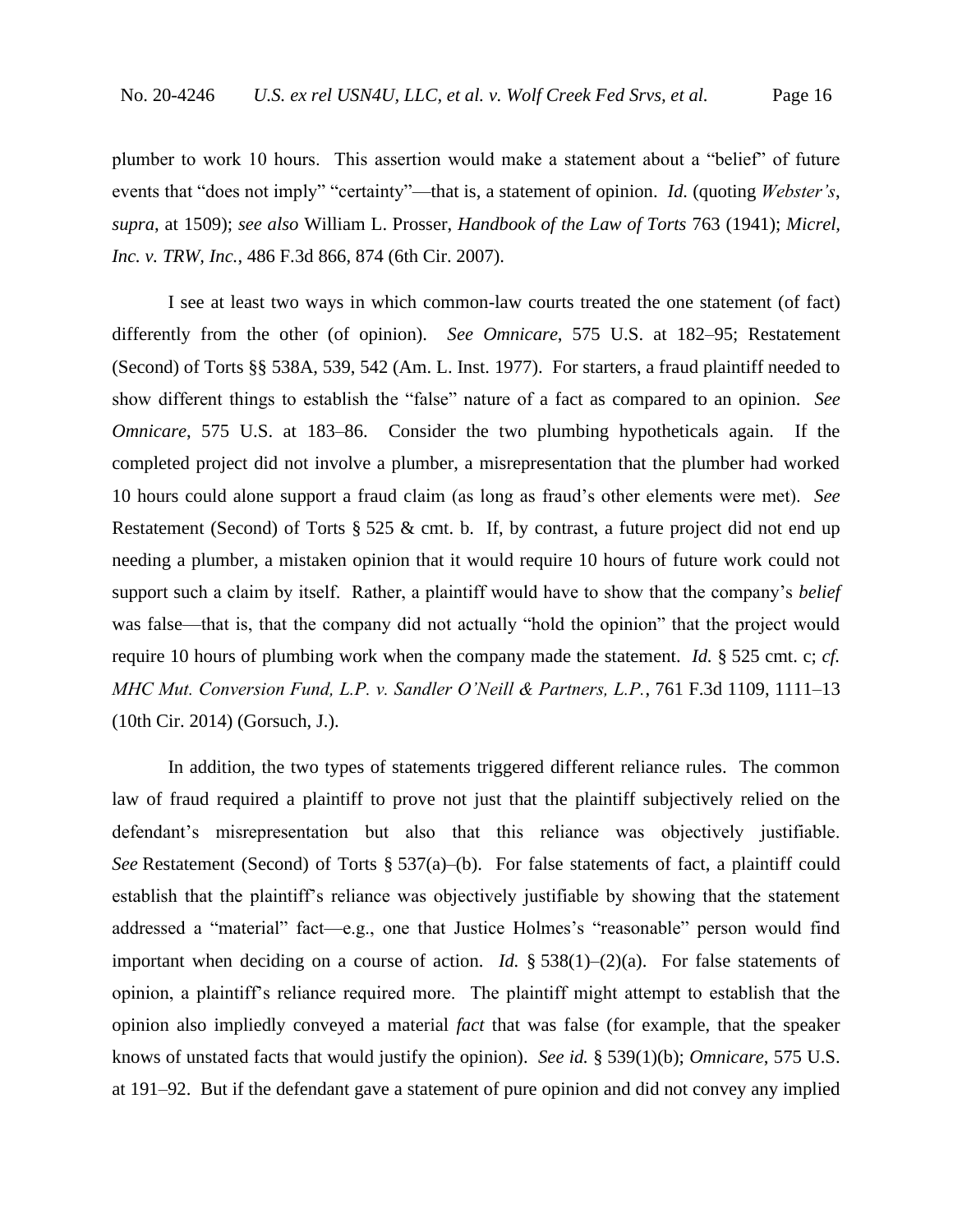facts, materiality alone would not establish justifiable reliance. *See* Restatement (Second) of Torts § 542. Instead, the common law barred a plaintiff from relying on an opinion absent a special circumstance (such as the unique expertise that a jeweler had when selling diamonds to ordinary consumers) or a special relationship (such as the fiduciary relationship between an attorney and a client). *Id.* § 542(a)–(b); *see* Dobbs et al., *supra*, § 676, at 682–83; Prosser, *supra*, at 760–63. But when two transacting parties had "equal competence" over the subject matter, the rule of caveat emptor controlled: neither party would be "justified in relying upon the opinion of the other." Restatement (Second) of Torts § 542 cmt. d.

Should these common-law rules extend to the False Claims Act? The statutory provision on which USN4U relies subjects "any person" to liability "who" "knowingly makes, uses, or causes to be made or used, a false record or statement material to a false or fraudulent claim[.]" 31 U.S.C. § 3729(a)(1)(B). Section 3729(a)(1)(B) reaches any "false" "statement," so it likely could be read to cover both a "false" "statement" of fact and a "false" "statement" of opinion. *Id.*; *cf. Omnicare*, 575 U.S. at 182–86. Yet the subparagraph does not go further by telling us how to decide what a "false" "statement" is or when such a statement can generate a "false or fraudulent claim." Because the statute includes common-law terms of art (e.g., "material" and "fraudulent"), common-law principles can help identify the conduct that it covers. *See Neder v. United States*, 527 U.S. 1, 21–23 (1999). The Supreme Court has already made this point. The Court interpreted a nearby subparagraph to contain a "materiality" element even though, unlike § 3729(a)(1)(B), it did not use that term. *See Universal Health*, 579 U.S. at 187–88, 192–93. When doing so, the Court "presume[d]" that the Act contained all of the "elements of commonlaw fraud" that are not inconsistent with its text. *Id.* at 187 n.2.

I see nothing in the language of §  $3729(a)(1)(B)$  inconsistent with the basic common-law dichotomy between facts and opinions. On this view of things, the False Claims Act might codify the common-law rules for deciding whether a "statement" is "false." A statement of fact would be "false" if the asserted fact did "not exist" in the real world. Restatement (Second) of Torts § 525 cmt. b. But a statement of opinion would not "be deemed 'false'" under the Act "simply because" it did not "pan out." *MHC Mut.*, 761 F.3d at 1113. Rather, the Act would treat an opinion as "false" only "if the person in question [did] not hold the opinion" when the opinion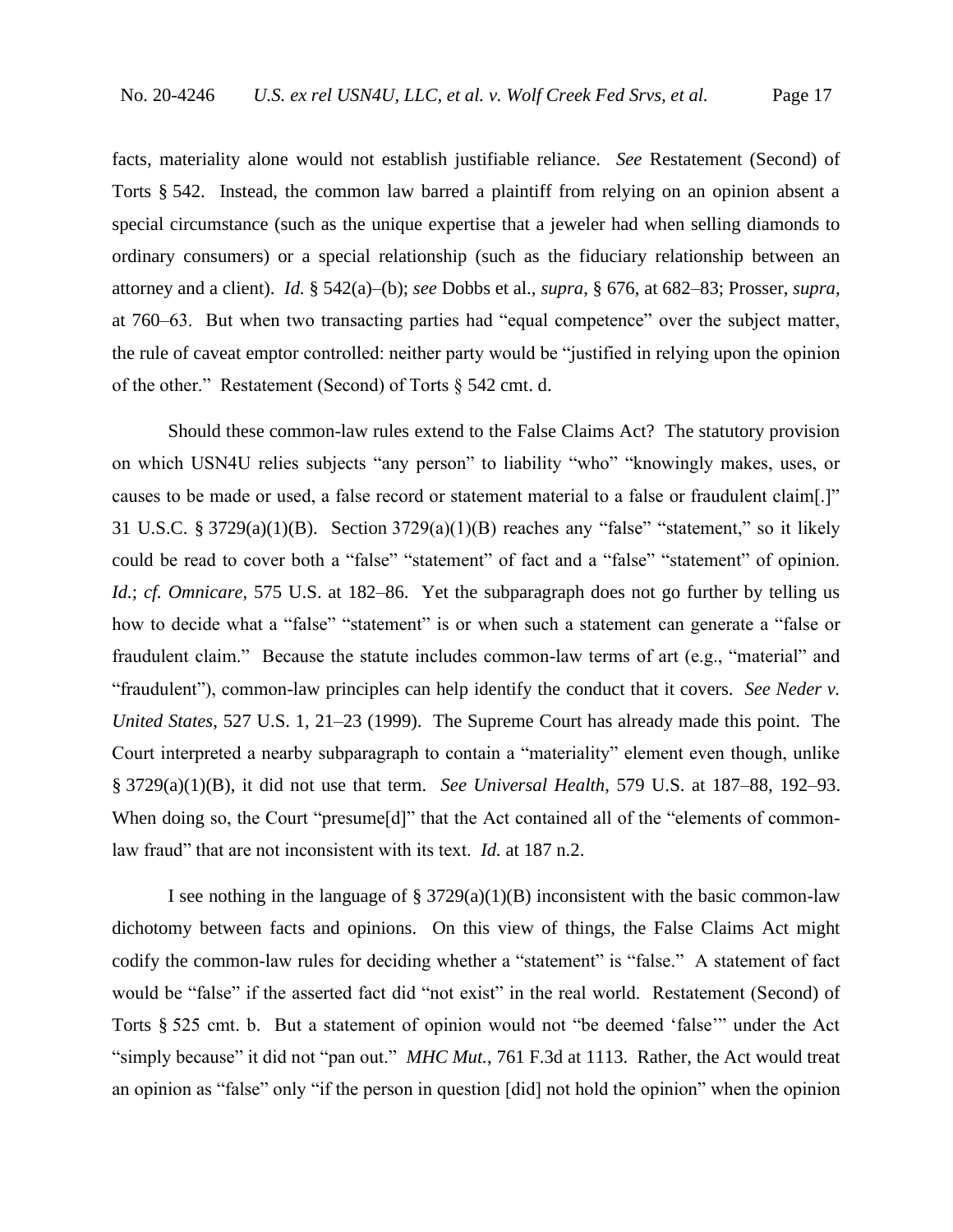was given. Restatement (Second) of Torts § 525 cmt. c. In this case, then, USN4U could not prove a "false" "statement" merely by showing that Wolf Creek's estimates of a project's labor hours exceeded the actual hours that a project took. Rather, USN4U would have to establish that Wolf Creek affirmatively disbelieved the estimate at the time that Wolf Creek submitted it. I would also think that Wolf Creek's estimates would naturally account for the risk of unexpected developments, which could affect how many hours a project might take. These estimates thus might be "provably false only in extreme cases" in which a project could not have taken as long as estimated under any conceivable set of circumstances. Dobbs et al., *supra*, § 676, at 684.

On this view of things, the False Claims Act might also codify the common-law rules for deciding whether the government justifiably relied on a contractor's false statement. The government could justifiably rely on a false statement of fact as long as the fact was material. *See* Restatement (Second) of Torts §§ 537(b), 538(1). But the government could justifiably rely on a false statement of opinion only if the government identified one of the special circumstances or relationships required by the common law. *See id.* § 542. So USN4U might have a difficult time proving justifiable reliance if NASA and Wolf Creek had "approximately equal competence" to predict the number of hours that a project might entail. *Id.* § 542 cmt. d; *see*  Prosser, *supra*, at 762–63. In that respect, the contract itself suggested that NASA had its own "experts" on which to rely. Contract, R.39-2, PageID 3299. To the extent Wolf Creek's workorder estimates were analogous to a buyer's false "assertion that \$250 is [the] top-dollar price" that he will pay for a good (when in fact he knows he will pay more), such a "step" in the negotiation "process" might not create actionable fraud. Dobbs et al., *supra*, § 676, at 683.

At day's end, though, I take no position on these issues. This case pits our duty to answer only the legal questions that the parties raise against our duty to get the law right. And the first duty should prevail over the second at this motion-to-dismiss stage. The parties' briefing did not even identify any of the common-law principles governing "opinions," let alone suggest that they should make a difference. I thus do not think we should resolve the appeal on the grounds that I have discussed. At the same time, I raise these issues to ensure that our decision is not read as having impliedly rejected arguments that we did not consider. The parties' failure to brief issues